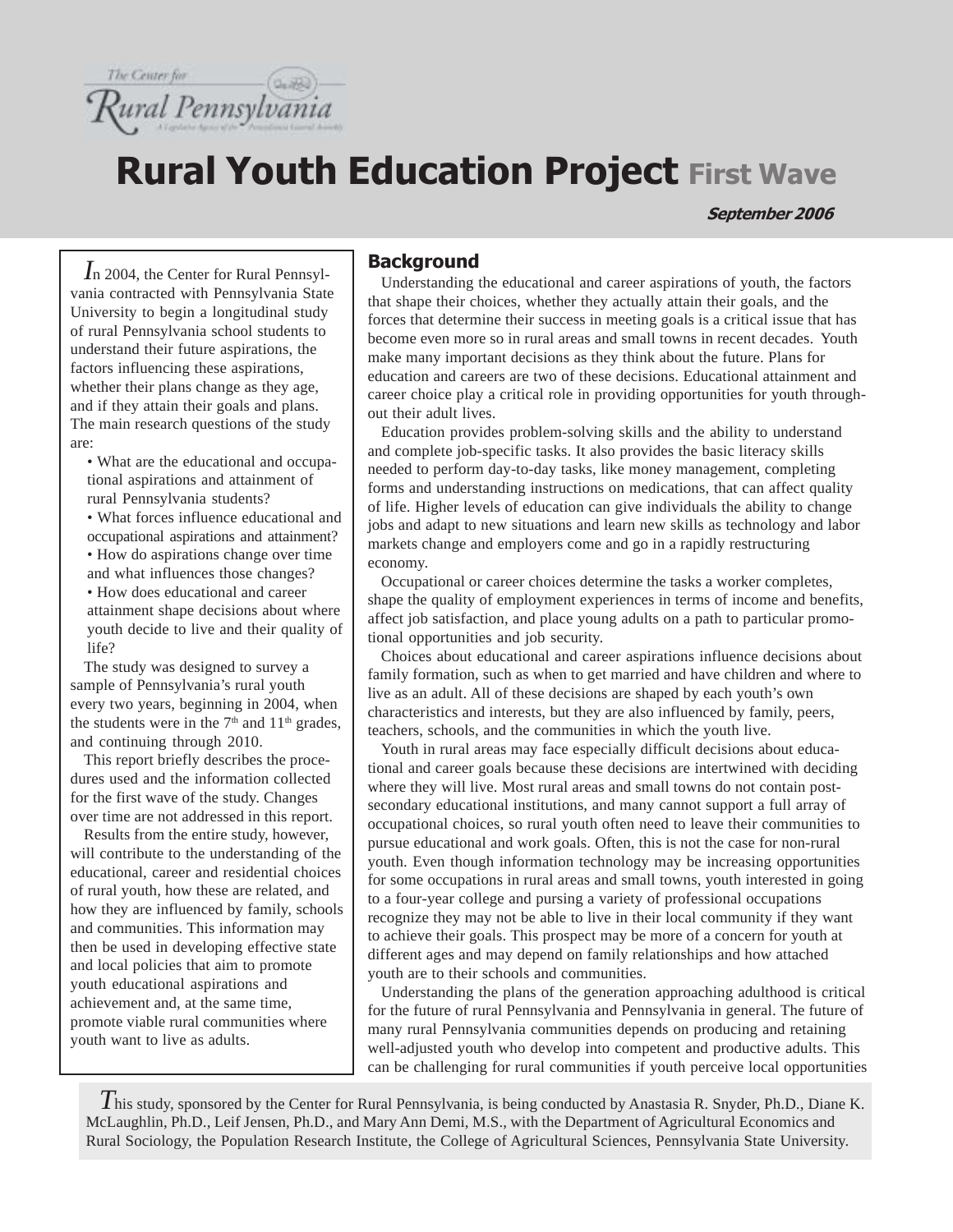to be limited and limiting to life choices. It is important to understand whether youth who want to remain in their home community adjust their educational and occupational aspirations to fit jobs that are available and whether and how youth with high educational and occupational aspirations modify their expectations on where they plan to live to fit their career goals. Youth attitudes and choices that undermine educational attainment and successful entrance into the labor force must be identified because these potentially reduce long term success of the individuals, their families and the rural communities they call home.

## Methodology

To address these issues, the study is following two groups of rural students for at least eight years, collecting four waves of data. Each age group, or cohort, contributes distinct information about the study's topics of interest, and the combination of information from each cohort over time provides complete information about the educational and career aspirations and attainment of rural youth in Pennsylvania. The study simultaneously follows one cohort from the 7<sup>th</sup> grade every other year until one year after high school, and a second older cohort from the  $11<sup>th</sup>$  grade until five years after high school. Thus, the total sample will provide data on youth from  $7<sup>th</sup>$  grade until five years post high school. For this first phase of the study, all students were surveyed in school. A total of 1,536 rural students participated in this first wave of data. Followup surveys are planned for fall 2006, fall 2008 and fall 2010.

The four main tasks for this first wave were to identify a sample of rural students, develop a survey that addresses the research questions, administer the survey to a cohort of  $7<sup>th</sup>$ and 11th grade rural students, and analyze the survey data.

**• Identify a sample of rural Pennsylvania students.** Ten school districts in rural Pennsylvania were selected to represent the range of economic and population change conditions found in rural Pennsylvania. All 7<sup>th</sup> and 11<sup>th</sup> grade classes in the schools in those districts were surveyed. In accordance with confidentiality agreements, the school districts that participated in the study are not named in this report. **• Develop the survey.** Two survey instruments were developed, one for  $7<sup>th</sup>$  grade and one for  $11<sup>th</sup>$  grade, that asked students about their educational and occupational aspirations and attainment, family formation plans, and residential preferences in adulthood. The surveys also include questions on barriers the students see in achieving their goals and questions about individual, family, school, peer, and community factors. The influence of these factors on the development of educational and career aspirations, educational and career attainment, family goals, and residential plans will be understood better as the longitudinal follow-up surveys are completed. The  $7<sup>th</sup>$  grade survey focuses on understanding how future aspirations and plans are formed and change during adolescence. The 11<sup>th</sup> grade survey emphasizes the educational, employment and other (family formation and residential) experiences these youth are currently undergoing and those they plan to undergo in the near future.

**• Administer the survey.** The survey was administered in class to 1,536 rural Pennsylvania students; 844 in the  $7<sup>th</sup>$  grade and 692 in the  $11<sup>th</sup>$ grade.

**• Analyze the survey data**. Analysis in the first year was to provide preliminary information on rural Pennsylvania students, to assess the adequacy of the sample size for future analysis, and to evaluate the data collection process and the individual survey items, so that any necessary adjustments can be made in future years.

## Key Findings Education, Work Aspirations and Future Residential Plans

*•* **Education***.* In general, at 72 percent for the 7<sup>th</sup> grade cohort and 77 percent for the  $11<sup>th</sup>$  grade cohort, both groups have high educational aspirations that include plans to attend either a four-year or community college. These high aspirations may be unrealistic as they are inconsistent with earlier studies that find actual educational attainment of rural youth to be lower than youth from urban areas (Haller and Virkler, 1993; McLaughlin, Blackwell and Melz, 2000). However, these prior studies use data from the 1980s, and the high aspirations observed in this study may reflect contemporary students' recognition that a high school education will not help them reach their career goals. It is telling, though, that they generally see only college as a post-secondary educational plan–only 10 percent of the  $11<sup>th</sup>$ graders reported vocational education as an educational aspiration.

*•* **Work***.* Managerial and professional specialty occupations were most often cited as future work plans by both cohorts. Fewer than 10 percent of all respondents saw a future in a service occupation, and even fewer saw a future in some traditional rural occupations, such as laborers, agriculture/farming, and forestry. More than half of rural youth reported significant barriers to their future work plans. Most  $11<sup>th</sup>$  graders do not believe their local communities provide the job opportunities they desire.

**• Future residential plans***.* Residential plans in adulthood are linked with perceived local job opportunities. Despite the fact that the vast majority of all students reported that their community was a good place to raise a family, few 7<sup>th</sup> grade students and even fewer 11<sup>th</sup> grade students plan to live in rural Pennsylvania as adults. This key finding suggests that the "brain drain" problem currently facing rural Pennsylvania may continue in the foreseeable future.

## Factors Associated with Educational Aspirations

The findings are consistent with other studies on factors that improve youth educational outcomes, including a recently released report from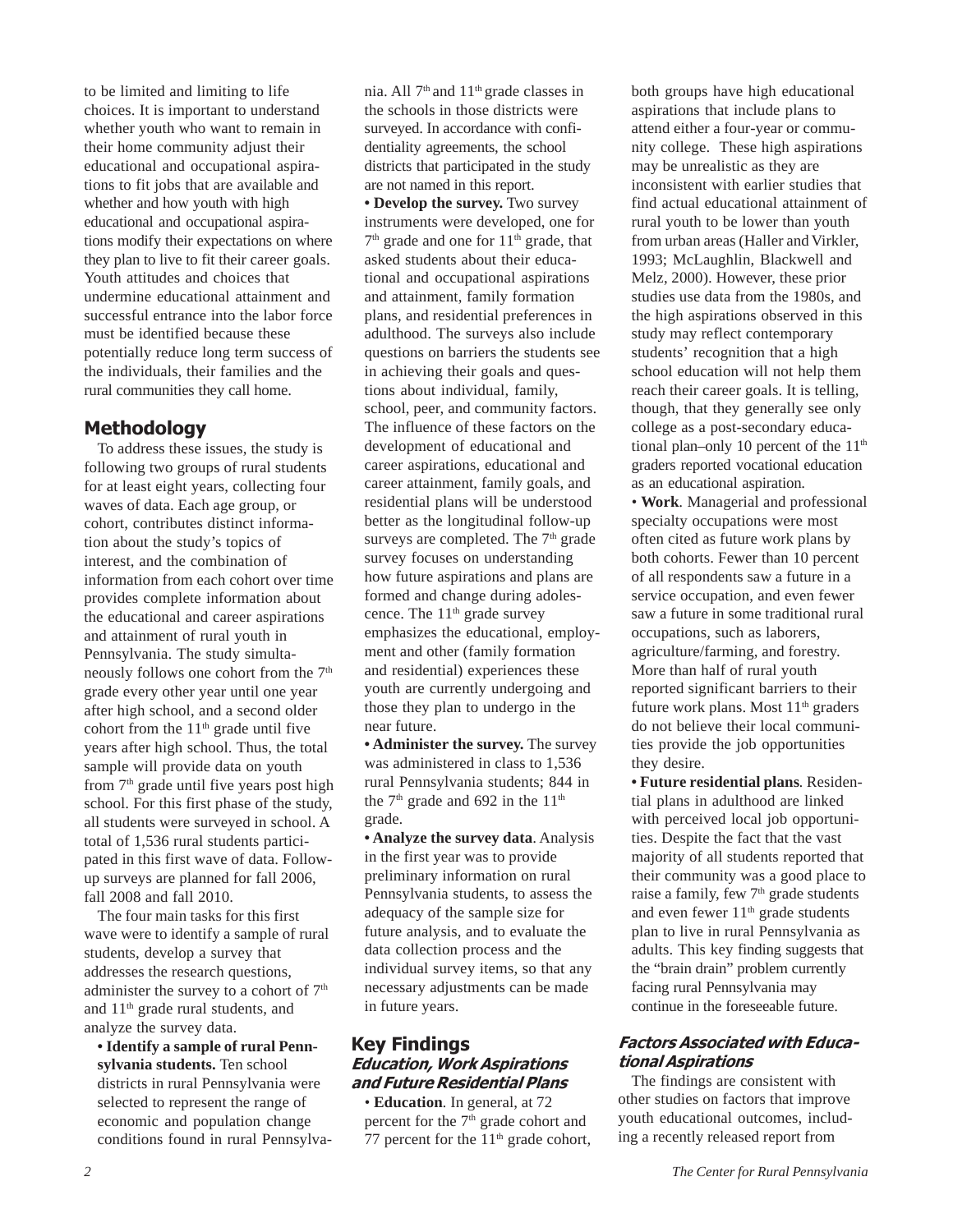Pennsylvania Partnerships for Children (2005). Family context is important. Parent's socioeconomic status (education, work) matters, as does having a positive relationship with parents that includes regular discussions about future plans (Hedlund, 1993). Studies have shown that parents who clearly communicate their educational expectations for their children, and help facilitate these expectations, have children with higher educational aspirations.

The association between youth educational aspirations and the family context is similar for both  $7<sup>th</sup>$  and  $11<sup>th</sup>$  grade youth, and in many cases the associations between these variables strengthens for  $11<sup>th</sup>$  grade students. The exception is low-income status<sup>1</sup>. Low-income status is associated with lower educational aspirations for the younger cohort, but not the older cohort. The effects of low-income on child well-being outcomes is recognized to be especially pronounced during early childhood (Duncan, Yeung and Brooks-Gunn, 1998).

School and community contexts are also important because students who are involved in school and community activities have higher educational aspirations compared to those who are not involved. Having positive feelings about one's school and community is also related to higher educational aspirations. Students who like their school and their community have higher educational aspirations. In addition, students who feel their teachers care about them have higher aspirations, as do those with parents who volunteer in their school or community. According to Israel, Beaulieu and Hartless (2001), schools and communities that provide engagement opportunities and are places where students like to be, foster youth who want to continue their educational pursuits in the future.

Peer influences have long been recognized as important factors determining child behaviors (Jessor, 1998). This is especially true for adolescents who are making the transition to adulthood, creating distance from parents, and trying to establish an identity separate from their family of origin. Peers can have an enormous influence on this transition process and early adult outcomes. Findings from this study are consistent with earlier studies and reveal that peers have an important influence on rural youth educational outcomes. This is especially true for the  $11<sup>th</sup>$  grade students. Students with peers who are engaged in "prosocial" activities, such as school activities and volunteering, have higher educational aspirations. Students with peers who engage in risk-taking behaviors, such as smoking and taking drugs, have lower educational aspirations.

#### Factors Associated with Future Residential Plans

Future residential plans are mostly influenced by students' perceptions of their local community as a place that would meet their adult needs–a good place to raise a family that also has adequate educational and work opportunities. Liking a community and school is also associated with

wanting to live in the community as an adult. Community and school engagement, however, is not associated with future residential plans, nor are relationships with parents or many of the peer behaviors considered in this study.

# Methodology for Future Data Collection

Future waves of data for this study will ask questions of the  $7<sup>th</sup>$  grade cohort on its perceptions of the community and the formation of those attitudes. Experiences of related adults and older siblings, media influences, and shifts in the local economy are all factors that potentially shape youth attitudes and, ultimately, behaviors. The job experiences, future education, timing of family formation and other experiences of the  $11<sup>th</sup>$  grade cohort will be carefully tracked to understand how early adult experiences influence their future residential plans and whether they remain in rural Pennsylvania.

The longitudinal nature of this study requires that the researchers keep in contact with students and their families in the project's off years. In fall 2005, the researchers sent each student a postcard requesting an address change, updating them on web site results, and reminding them that they will be contacted again in the following year.

The next wave of data collection begins in fall 2006 as follows:

**• Time line:** Surveys were revised in the spring of 2006. At the same time, school districts were contacted to set up times and dates for data collection the following school year. The goal is to have all the data collected for the second wave in September and October 2006.

**• Methodology:** The cohort sequential design outlined earlier will be followed throughout the study. With the second wave of data collection, the younger cohort will be in the 9<sup>th</sup> grade and will be surveyed in school. The small number of students who drop out between the  $7<sup>th</sup>$ and 9th grades will be surveyed via mail or phone at home. The older cohort will be out of school for one year and will be surveyed by either mail, web or phone.

**• Expected analyses:** Analyses of the second wave of data will follow the pattern of the first, with an additional emphasis on change in attitudes, aspirations, and perceptions and the factors that influence this change. For the older cohort, the analysis will emphasize the changes that occur for youth during this time, including employment, additional schooling, family formation, and residential moves.

## Recommendations

The results from this study are important for the positive development of Pennsylvania's rural youth and for shaping their future plans. The conundrum is that we want rural youth to do well in school, but those who do often have to leave their rural area to further their education, and they often stay away for better job opportunities. The solution to this problem is not easy and requires an investment of time

1 In this study, the proxy measure for low-income status is a relative measure that asks the students to agree or disagree with the following statement, "My family can afford to buy things that other families can."